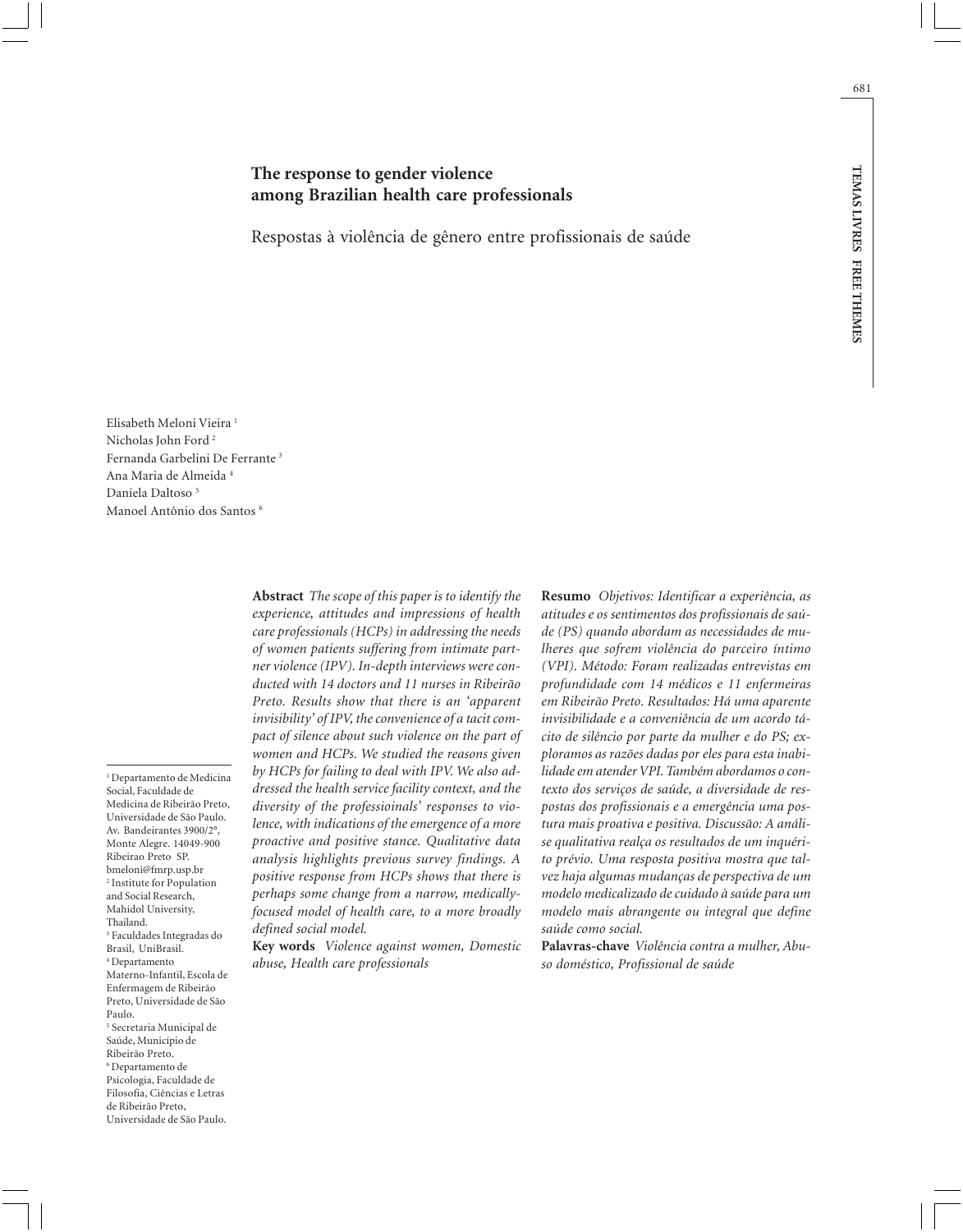# **Introduction**

According to WHO violence against women also known as gender-based violence is widely recognized as human rights abuse and a public health matter1 . Intimate partner violence (IPV) has been one of the major forms of gender violence all over the world being responsible for about 80% of gender violence.

The WHO Multi-country study on women´s health and domestic violence against women<sup>2</sup> found high prevalence of psychological, physical or sexual violence. In Brazil the prevalence of physical and/or sexual violence ranged from 29% in an urban setting to 37% in a rural context<sup>3</sup>.

IPV became a legal issue and an object of justice in parallel with its emergence of the recognized problem within healthcare, as one of the targets of the public health area and of medical and sanitation practices<sup>1,4-6</sup>.

Although informally recognized for many years, efforts to combat violence against women were strengthened when it was placed explicitly in the international agenda after 1979 when the Convention on the Elimination of All Forms of Discrimination against Women (CEDAW) was held. CEDAW in turn was given greater significance when it was adopted by the General Assembly of United Nations<sup>1</sup>.

Several studies highlighted women's health problems as consequence of this type of violence7,8. There is a consensus that the health sector cannot be the only one responsible by the fight against violence. However its institutional involvement is expected in order to establish connections in a social and institutional network to address the problem<sup>6</sup>.

Women who suffer IPV are often frequent users of health services being this is a phenomenon observed internationally and in Brazil. Therefore, women's visit to the health care service is an especially important nexus where such problems can be identified and practical steps taken to try to assist them.

In Brazil the recording of any case of suspected or confirmed domestic violence has been compulsory in the health service since 2003, although it has not always been carried out. A new paradigm was introduced to the scene in the legal area with the creation of the federal act titled Maria da Penha in 2006, because it has extended the protection of women who suffer IPV. In addition, in the last decades there have been an increasing number of organizations which assist women

who face violent situations. Society and public power show concern with this problem and the network of services are being expanded. All over the country Special Police Stations for women have been created, as well as shelters and Special Victims Services in order to assist women who suffer from domestic and sexual violence. A great number of governmental and non-governmental organizations were created including those which could assist men and aggressors.

The assistance of Health Care Professionals (HCPs) to women suffering IPV and their perceptions have been subject of investigation in several studies<sup>9-16</sup>. However, only few studies<sup>16</sup> approach the emotional concerns of HCP's regarding this situation. HCP's attitudes are founded in values and affective dimensions which need to be understood since they influence the perceptions the professionals have about this phenomenon.

Primary health care has strategic importance in the detection and referral of IPV cases because among the frequent users of health care are women who does not search for other IPV-related social support. Therefore health professional´s knowledge and perceptions of violence against women are crucial for this detection.

In this paper we report on qualitative findings from a study of doctors' and nurses' perceptions of gender violence perpetrated by women's intimate partners, and the problems faced by them in dealing with such type of violence. These professionals involvement is crucial since they are probably the first or the only professional to establish contact with the woman.

We seek to explore some of the complexities of the encounter between HCP and women in identifying and addressing signs of violence. Initially we discuss a traditional 'apparent invisibility' of IPV, the convenience of the a tacit compact of silence about such violence parting terms of both, the reasons given by HCP's for a past inability to address IPV, HCP´s awareness of, and more acutely, feelings about, the problems of addressing IPV. We also include a discussion about the health service facility context and the diversity of HCP´s practical responses to gender violence with some more encouraging indications of the emergence of a more proactive and positive stance.

This knowledge can be a key element in the capacity building of health professionals taking into account that developing sensitivity and sense of responsibility to IPV is crucial in the changing of attitudes.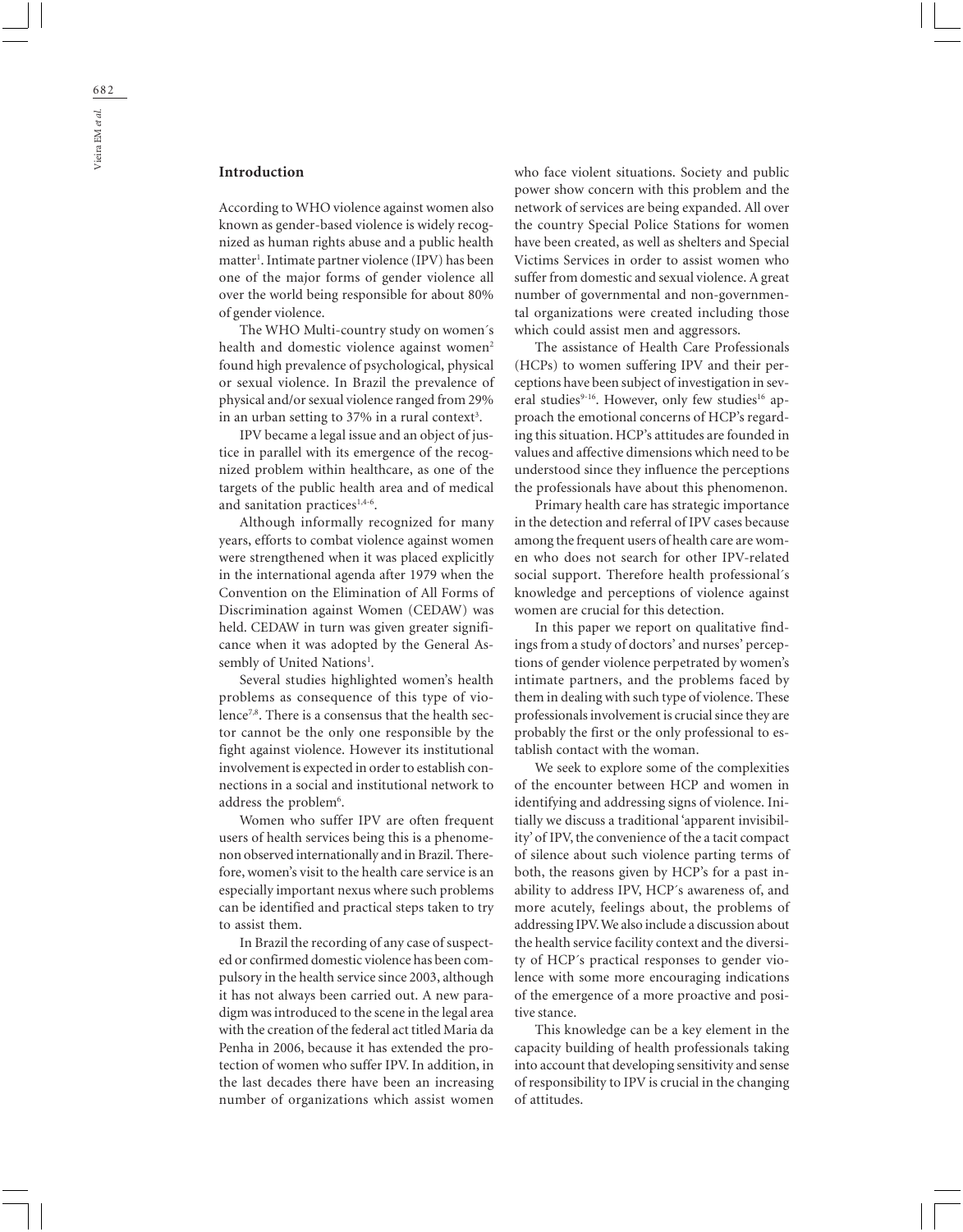## **Method**

In Ribeirão Preto, a city placed in the Brazilian Southeast region, there is a network of services to assist women suffering of IPV and they act to protect health and rights of women. This network includes the public local health system, social institutions and NGOs. The health services comprise 30 primary care clinics, five district clinics, 12 units of family health and 11 services of social and psychological support such as CAPS (the Center for Psychological Support), seven CRAS (Referral Center for Social Support), 35 community centers and two public services, one for the protection of women suffering IPV and another specialized in sexual abuse of children and adolescents. There is a Specialized Police Station for Women and the legal system offers free legal services. There are also several councils such Women´s Rights and the Children's Council that also act in terms of designing local public policy. Finally there are 25 NGOs which assist the victims of violence.

Despite all these resources the articulation in the network is still at an incipient stage, since there is not much communication and cooperation between the services, and so the care is fragmented. In addition there are no shelters for the victims.

We conducted the study within five government District Health Clinics in Ribeirão Preto, Brazil. We pilot tested the interview guideline with five doctors, which included 21 questions concerning gender attitudes, perceptions of domestic violence, and their management of IPV. The pilot testing showed that the questions "worked" effectively, but it was decided to change their order. The pilot testing was particularly useful in providing guidance upon the optimal times of the day to contact the doctors and conduct the interviews.

The semi-structured interviews were undertaken with 14 doctors, nine of which were gynaecologists and five general physicians, comprised of eight men and six women, with a varied range of work experience from one to 25 years. We also interviewed 10 nurses and all of them but one were female and had between one and 22 years of work experience. The interviews took between thirty and fifty five minutes to complete with the average time taken being forty minutes. They were undertaken within the health centers from June to August 2007.

Although a small minority of the doctors did find the subject difficult to discuss, it turned out to be a subject about whom they had very strong feelings and quite definite perspectives, although

as discussed below there was a widespread sense of the complicated nature of addressing patients suffering from IPV. Field notes were taken immediately after the interview to record non-verbal response to questions and other relevant observations noticed by the interviewer.

The interviews were tape-recorded and transcribed verbatim 100%. These were no objections to the tape recording. Data analysis involved the customary combination of deep immersion in the data set, along with the more systematic and structuring process of content analysis<sup>17</sup>. While both the objectives and interview questions were guided by a literature review of studies of IPV and health service settings, every effort was made throughout the analysis to approach the data with open minds and to avoid interpretation based on any prior notions<sup>18</sup>. The more systematic element of the analysis followed the steps of reduction, display (mostly using listing tables but also as the study progressed some working diagrammatic schemas), and prior to the final stage of interpretation<sup>17</sup>. A range of codes were first identified which were thereafter condensed as appropriate to enable the structuring of the data set by themes in the process of content analysis.

#### **Some Key Quantitative Findings**

We wish to stress from the outset here that given that the focus of this paper is upon the qualitative findings, we make only the briefest reference to the study's quantitative component and some of its key findings. The quantitative findings derive from a questionnaire survey of 221 HCP's (doctors and nurses), undertaken in 2007 in all five District Health Clinics in Ribeirão Preto, Brazil. The survey findings indicated that few HCP's were aware of the high prevalence of IPV in Brazil. For instance in our survey<sup>16</sup> whilst 18% of women attending these clinics reported having suffered physical IPV within the last year, some 82% of the doctors year estimated that the figure would be 10%. Two fifths of doctors admitted that if the woman did not admit to suffering from IPV, even it they believed it was occurring they would not directly raise the subject, and three fifths (incorrectly) believed that the prescription of tranquillizers could be appropriate for such patients. More positively they had a good awareness of IPV case management, were highly sympathetic towards female victims of IPV and the vast majority agreed that it was part of their role as HCP's to address IPV when indicated by their patients.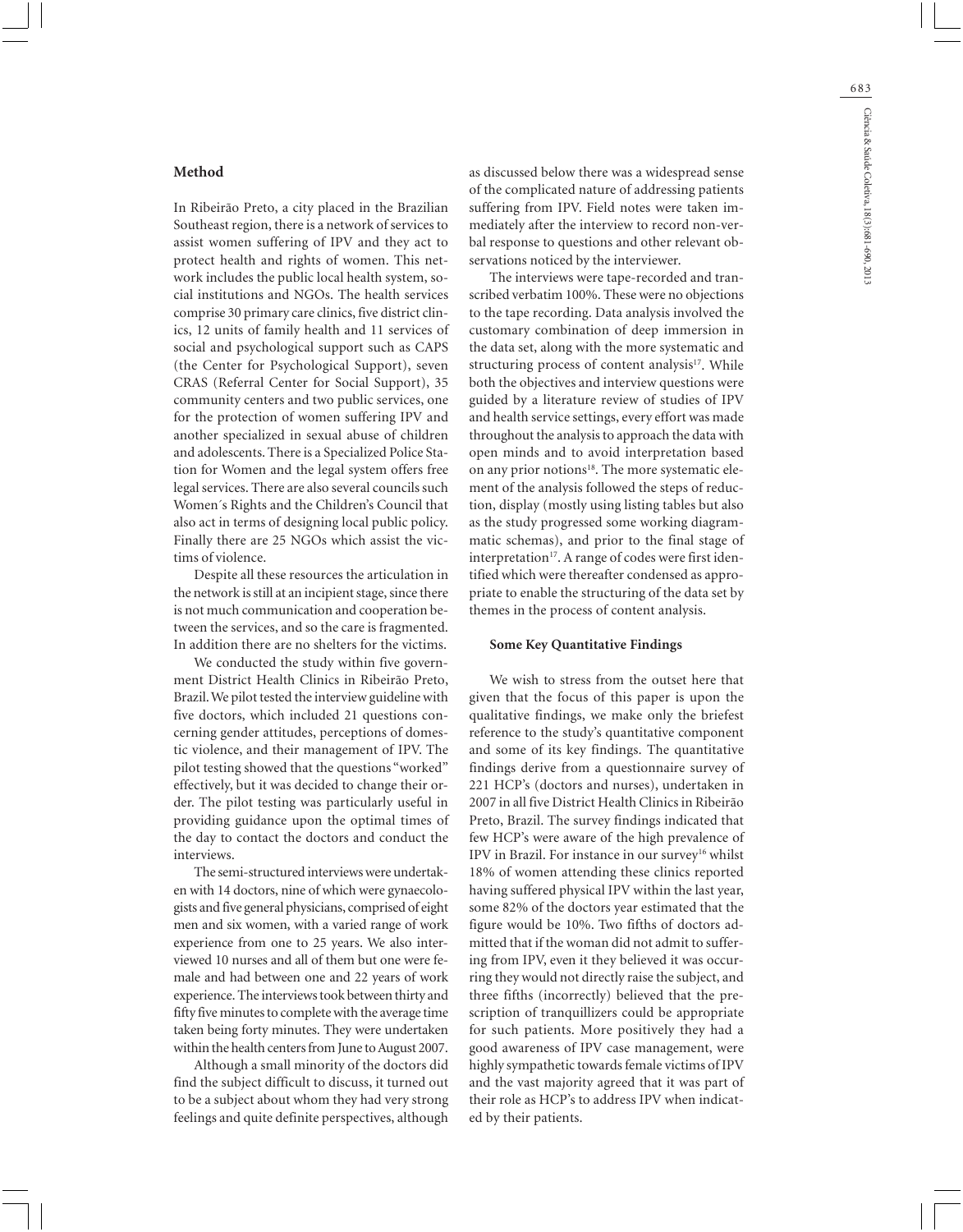## **Results**

We present the qualitative findings with reference to identifying signs of IPV, the problems of, and reasons for, women's not admitting such causes of bruising and so on, HCP's' traditional reticence to probe for IPV, and reasons for avoiding such probing, HCP's' feelings about the encountering of IPV in the health clinic setting, and finally indications of a more proactive stance.

#### **Identifying Signs of Gender Violence**

Of the three basic forms of gender violence it is physical (rather than sexual or psychological) violence that is most likely to be noticed or suspected by the HCP. They highlighted two basic types of evidence of violence, firstly, among women attending for emergency treatment, where the indications were obvious and the woman would occasionally be accompanied by a police officer (and the doctors do not feel the need to further investigate the source of the injuries), and secondly, in other more common and routine consultations where the more subtle signs are rarely immediately recognized as being caused by violence. For instance, alluding to the difficulty of identifying IPV

*In fact the woman does not come here directly for that (IPV), but for the consultation and she talks a lot about vague complaints, seemingly psycho-somatic, pain, several symptoms that don't seem to match, and you start searching but you don't find anything, and then in a second visit the woman speaks out* [admitting the source is partner violence] (Male, general practitioner, 47 years old).

The above case indicates the way a rapport needs to develop between the doctor and patient, which can take a number of visits, before the woman may admit that she is suffering from IPV.

Even when they suspect signs of domestic violence, for instance when the woman presents diffuse complaints and signs of having suffered aggression, doctors generally have not traditionally raised the matter with the patient. Furthermore it is rare for a woman to freely admit that the source of her injuries is her sexual partner. For instance, talking about patients affected by IPV:

*We see the signs of the violence in her lesions, but women say 'I fell, I slipped, I banged my eyes'* (Male, gynaecologist, 52 years old).

#### **Barriers to Raising IPV in the Consultation**

Even in the rare event of being questioned by the HCP about possible IPV, women will omit reference to domestic violence or often deny it if pressed more explicitly. Thus there has been an "apparent invisibility" of gender violence in the Health Clinics consultations in Ribeirão Preto, Brazil. We understand that this invisibility is only apparent because in fact health professionals do detect cases of violence. The results show that doctors and nurses are aware of the problem.

The first set of reasons for this "apparent invisibility" are emotional in that the women feel shame for their situation and fear social stigmatization, and losing their family, as in

*There are women who are beaten through their whole life but they never complain. They don't want to complain, they are afraid of the husband, they are afraid of losing their children, they are afraid of losing the house* (Male, general practitioner, 52 years old).

*Many times they hide their condition, many women do not tell the reason they have problems and we end up getting suspicious of violence… we perceived that the story does not make sense people perceive you are lying* (Female, nurse, 54 years old).

*Sometime somebody has to warn us about the violent situation otherwise we do not identify it...* (Female, nurse, 30 years old).

The traumatic emotions involved inhibit both the HCP and patient from discussing violence. Such emotions threaten to damage the desired customary convivial tranquillity and detached piece of mind of the HCP-patient encounter. By not probing for or seriously seeking to explore the domestic source of the injuries the HCP is seeking to avoid embarrassment upon the part of both themselves and the woman.

Furthermore such doctors do not recognize benefits in making an effort to address the problem of gender violence. Based upon an outmoded notion of health care many have traditionally felt it is outside of their medical remit, as a social, rather than health, problem. For instance,

*If she* [the patient] *wants to solve the problem* [of IPV] *she should look to the police…* […] *…not come to the health centre... because this does not solve the problem but creates more problems. Such assistance is available from the Women's police station… this is not a health problem, it is a psycho-*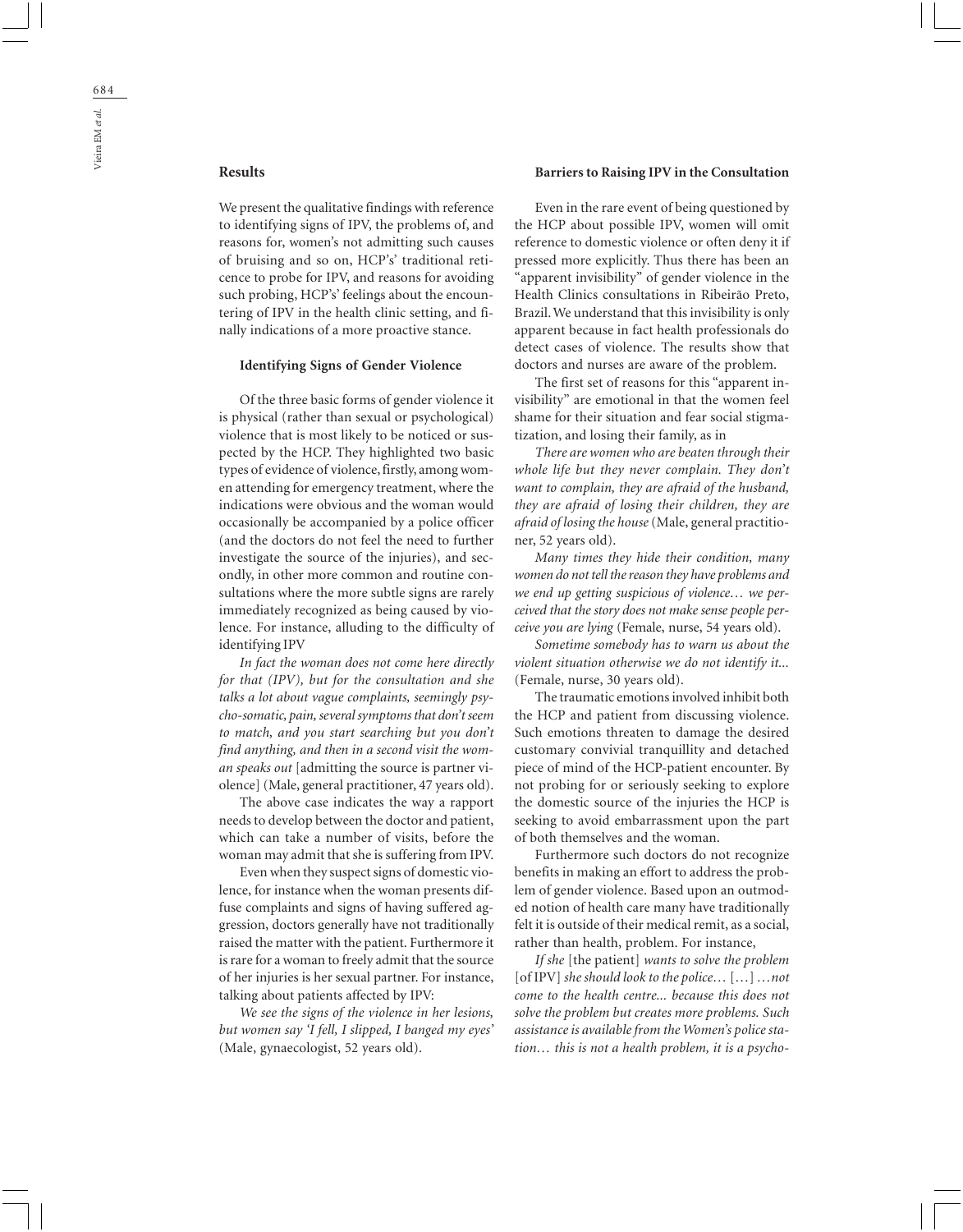*social-family problem, we are not prepared to assist them* (Male, general practitioner, 57 years old).

In relation to this is the common belief that intimate partner violence is a matter that is 'private' to the couple and not the direct business of the health service. This private aspect is highlighted in that sometimes the immediate cause of the IPV relates to the wife not wanting sexual intercourse and thinking that the doctor can provide some kind of official justification, as in

*Just last week a woman who was due to have a caesarean section the next day called my colleague, screaming and desperate because her husband tried to choke her. When she arrived the next day for her operation she was covered in bruises, it had happened because she did not want to have sexual intercourse* (Female, gynaecologist, 29 years old).

*A woman came to me for a consultation asking for a letter that would say she couldn't have sexual intercourse for one month. I found that strange and said 'This has no medical or legal value, why do you want this letter?' She replied 'This is to show my husband, to prevent him having sex with me as we go through this separation' She told me that on Thursday, on Monday I heard her husband had killed her. So it's complicated to interfere* (Female, gynaecologist, 37 years old).

## **Concerns with Referral**

In the instance that the woman raises the subject of domestic violence many doctors have felt uncertain about how to take the matter further within the health service. Some doctors have a sense that if the violence is reported there are inadequate services to protect the woman who will then face even greater violence from their abusive partner. For instance:

*One patient told me "I have been beaten by my husband, I went to the police and presented my case, but he keeps hitting me and nobody does anything". How am I going to help her? I give advice. It's terrible, it's complicated* (Male, gynaecologist, 52 years old).

*Another doctor noted that when they suggest victims of IPV go to the police, many times the women have replied I know this, I've already looked for justice, but so what?* (Female, gynaecologist, 37 years old).

These concerns and uncertainties about precisely what procedure needs to be followed in the case of a female patient who is suffering from domestic violence may well be related to doctors' customary practical orientation to what we may call effective action. They are trained in specific

medical protocols of testing, diagnosis, prognosis and treatment. The contrasting 'messiness' of social problems such as domestic violence may thus be counter to, and uncomfortable for, a traditionally, medically-trained mindset. Doctors express this as a frustration asking that if they report the violence: who is going to take care of this woman? Who is going to follow-up with the more wide-ranging care needed in dealing with the problem of the violence? Will the doctor in turn be threatened with violence by the perpetrator? For instance,

*Sometimes women* [sufferers of IPV] *come here in secret from their husband, because they know he will hit her even more if he knows she's coming here for help* (Female, general practitioner, 36 years old).

[…] *know a colleague, who the husband came here looking to shoot, because he'd told the woman to separate from the husband who kept hitting her so badly. We can't say things like that, we need to refer the case to people who know how to handle this kind of problem* (Male, general practitioner, 55 years old).

Thus traditionally in Brazil, due to a complex interplay of emotional and service-related reasons, there has been a tacit compact of silence between doctor and patient, which has served to keep gender violence, although common, invisible within the health care setting.

A contrast between medical doctors and nurses discourses was observed regarding the referrals and how to manage the cases of violence. Nurses assume they have to provide orientation, referrals and notification of the cases while medical doctors do not. In addition, nurses emphasized that the cases should be assisted by a multi professional team.

[…] *recently we have to report the cases and refer the cases. We ask the woman to seek the police station and to register the complaint against the partner. If the violence is more serious we refer to the hospital if it is lighter we refer to a social work for orientation* (Female, nurse, 30 years old).

*Normally we assess the risk and refer to the social worker to make an investigation but I think that as a nurse besides doing the notification I have to provide orientation* (Female, nurse, 33 years old).

Probably the different discourses between doctors and nurses are related to the fact that nurses are obliged to participate of training for the implementation of the notification but the doctors are not. Nurse scope of work includes organization and paper work. Besides they know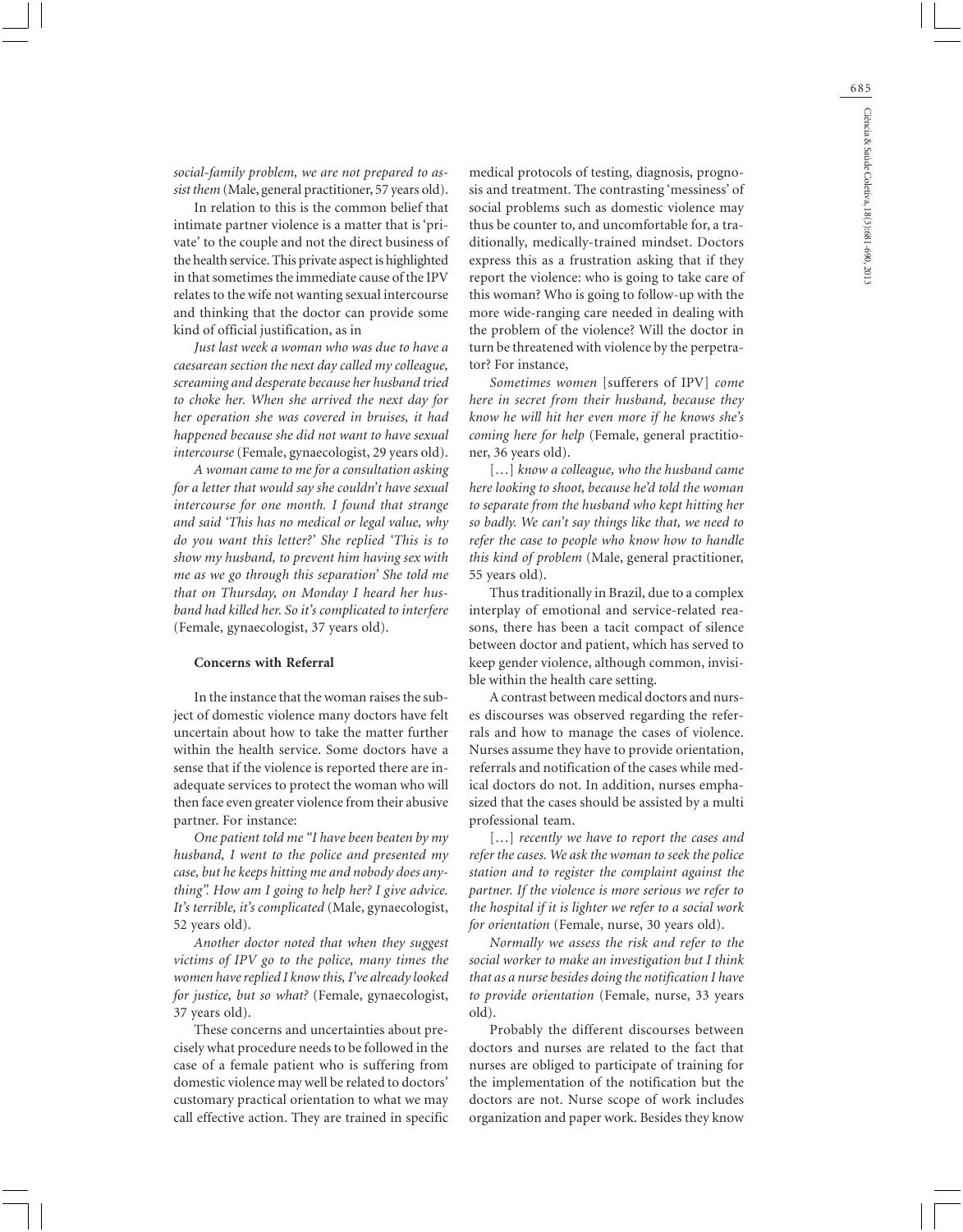well the protocol of assistance to sexual violence which is the only one with a specific protocol.

*We work together with the social worker. We call her and follow that protocol, so the patient is referred to the hospital and this has to be quick especially in cases of sexual violence because they have to start the medication to avoid HIV, unintended pregnancy* (Female, nurse, 32 years old).

#### **Feelings about IPV**

In understanding the emotional dimension to this situation it is important to stress that doctors and nurses are only too well aware of the problem, and it is something that very definitely troubles them. Their feelings have obviously come through in some of the prior quotes, but are more directly expressed here,

*It makes me feel very bad, I don't know how to explain my feelings, I feel great discomfort, sometimes I feel revolted, its something that shocks me* (Male doctor, general practitioner, 47 years old).

Also as shown in some of the prior quotes, IPV cases are something that they discuss with colleagues. Many of our interviewees, and especially those with greater years of experience vividly recounted cases of patients who had suffered terribly at the hands of violent intimate partners. Many of these cases were clearly deeply embedded in their memories from years past. Whilst they may be uncertain of the precise scale of domestic violence suffered by their patients, it is still something that many strongly feel needs to be addressed.

In relation to both this sense of revulsion and the difficulty of helping patients suffering IPV the doctors interviewed frequently expressed a sense of impotence, as it has been reported by other authors<sup>19</sup>.

*I just don't accept violence against women, I think it's an abomination. I feel impotent against it* (Male, general practitioner, 52 years old).

*I feel completely impotent, because this is a problem so complex* (Female, gynaecologist, 30 years old).

[…] *we can do nothing because there is not a psychological care that could refer to follow these women to help them to change their situation, so there is not much we can do* (Female, nurse, 30 years old).

It was this indignation along with the combined advocacies and lobbying of both the feminist movement and HCP's that has in fact led to the establishment of a whole tranche of measures to address gender violence within health care settings in Brazil. Many of the foregoing quotations

show that HCP are clearly moving beyond the traditional compact of silence about IPV in consultations. Although they are acutely conscious of the complexity of the domestic dimension of dealing with IPV cases they are openly raising their concerns when it's suspected.

Others HCP's show their fear of intimidation and revenge from the aggressor what could have a paralyzing effect over them.

*We saw cases in which the aggressor comes here to intimidate us. They come to know if we had reported the case to the police, they do not want us to take any measures, so, we are exposed to the risk of violence as well* (Female, nurse, 30 years old).

[…] *most women fear the aggressor come here for revenge and he will make her situation worse. We have to explain that she has the right of protection, but they are afraid and do not denounce the violence because of the fear* (Female, nurse, 57 years old).

#### **Indications of a More Proactive Stance**

Based upon the sympathy and indignation many HCP's feel for and about IPV, and with the recent facilitating legal and procedural developments, there were many indications of doctors taking a more proactive stance to the problem when identified in their clinics, for instance:

*As a doctor, I think I am the one who should give orientation…I should warn the person about the risk she has…and which actions she should take…It must be appropriate.... the decision is hers …but I think we play the role of detectors and counselors but the real action is up to her* (Female, gynaecologist, 48 years old).

Reflecting the emphasis noted above concerning the need to develop a rapport, another doctor commented:

*You have to give moral support. Try to be like a friend to this person, try to listen to what she has to say…Try to calm her down, to say that everything will be OK, otherwise she does not feel supported. If she does not feel she is with friends she does not open up* [about the IPV] (Male, gynaecologist, 55 years old).

Furthermore even despite the possible threat to themselves from the violent partners, some doctors still assert the need to give robust advice:

*I had case like this…I had a patient that I saw in the emergency room and she had been violently beaten …she had bruises all over her neck and I told her to go to the police, to make a complaint. Then she came back with the husband and the husband came to confront me because I had asked her*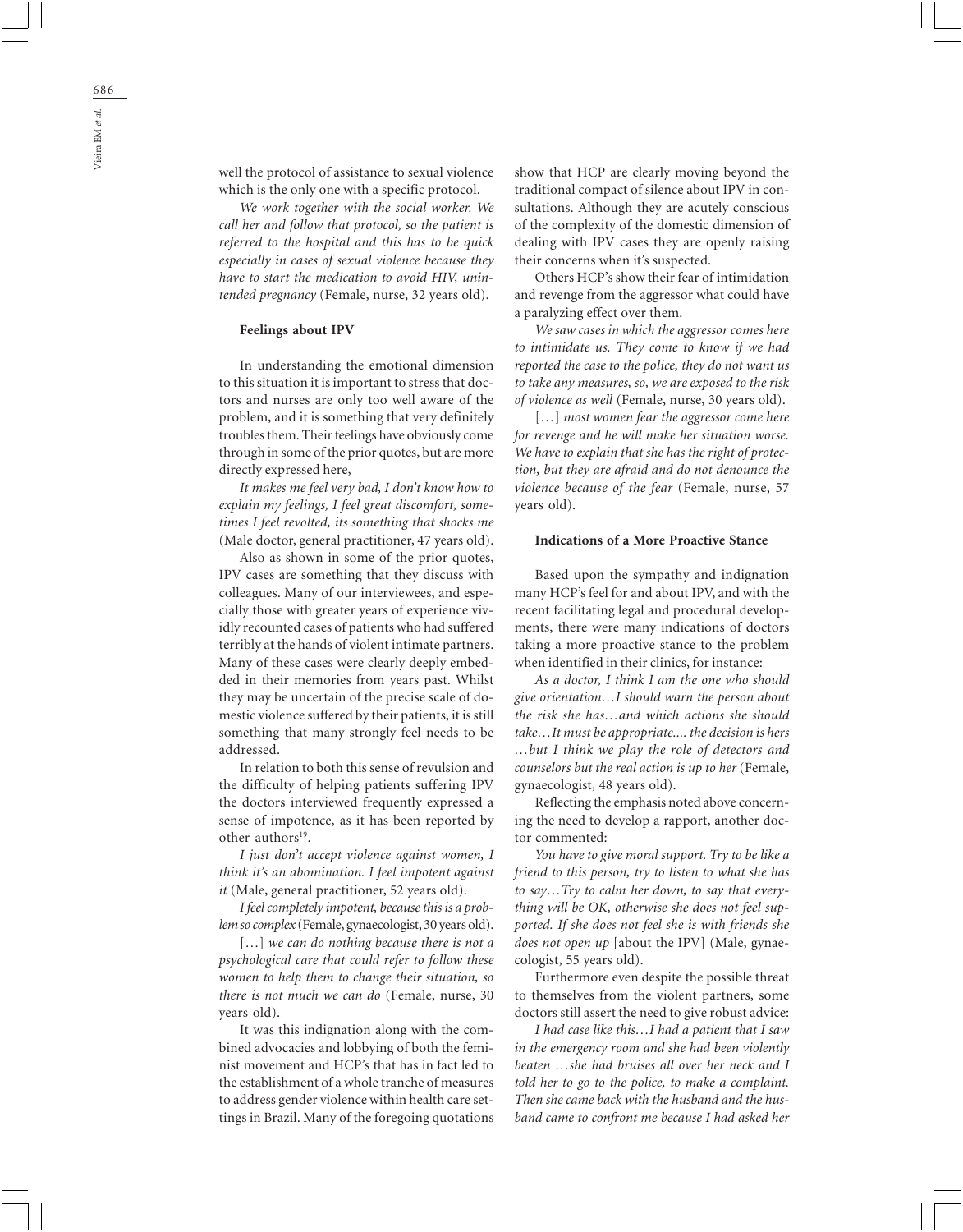*to make a complaint. It is a complicated situation, but we have to give orientation always…it is our duty to do so* (Female, gynaecologist, 29 years old).

Contrasting these more proactive and positive comments with some of the more almost fatalistic and negative quotations noted above, we could tentatively assert that we are in a phase of transition in Brazil in providing more effective support for women sufferers of IPV attending health services.

Besides, we identified in the nurses discourse ideas of how should a health clinic properly manage the cases of women in the situation of violence.

*We should have a multiprofessional team to assist women in violent situation. We should have a gynecologist, a nurse and a social worker in this team. We also should have a better communication with the police. This should be better because sometimes women go to the Health Clinic and she has to go after to the Police Station. She can give in the way. The ideal it would be to have the referral center of violence with all resources in one building* (Female, nurse, 33 years old).

*First of all we need privacy, respect to see the person as I am talking to you now, door closed, not to be judgmental and try to help* (Female, nurse, 29 years old).

*I think that we should have a multi-professional team working together, comprising a psychologist, a social worker, a nurse and a medical doctor. We could have a link with the Youth Council, so we could do a better job if we all work together* (Female nurse, 57 years old).

## **Discussion**

We found a broad congruence between the qualitative and quantitative findings in this study, in that both present a picture of HCP's who are highly sympathetic to patients suffering from IPV, with the vast majority of whom wishing to help such women in these situations, albeit primarily through appropriate referral. Thus in terms of customary triangulation, the convergence of the two sets of findings provides some confidence in the overall validity of the study. The broad congruence also provides support for some confidence that the small sample of qualitative interviewees were not atypical of the larger population of doctors in Ribeirão Preto, Brazil. However the qualitative findings present a much stronger sense of the obstacles to, and complications in, assisting such patients through the health care

setting, and a much richer evocation of HCP´s feelings.

We are clearly in a stage of transition with respect to the addressing of intimate partner violence within health care settings in Brazil. A potentially effective policy is in place, yet even if (as the survey findings suggested) there is an underestimation of the scale of IPV in Brazil, the comments so many HCP's made in the qualitative interviews clearly indicate that such perspectives on prevalence in no way diminish the real feelings of indignation and outrage at the violent domestic situations of some of their patients. We assert that such feelings, which are usually lost in quantitative statistical analyses of survey data, are in themselves important. The clinical setting is obviously one in which HCP's have to find means of managing emotion in relation to almost daily encounters with tragedy. Yet it was the way (as indicated in both the words used and detail gleaned from the field notes that accompanied the interviews) the doctors repeatedly responded to these questions of handling IPV, with sadness, often a sense of impotence and perhaps above all, outrage, that testifies to the importance of finding ways of making the case management strategies, as yet primarily articulated in legislation, work.

Maybe the positive and sympathetic response shows that many HCP's in Brazil have moved on from a narrowly, medically-focused model of health care, to at least a willingness to be part of the more broadly defined social model of health care1. These qualitative findings showed a variety of stances towards seeking to assist women who provide indications of IPV. Many doctors are aware of the fairly recent improvements in the legal support available to such women and are clearly prepared to take a proactive stance to try to guide them towards appropriate assistance including the mandatory record of violence<sup>20</sup>. Support to carry this forward is clearly already there on the part of many HCP's in Ribeirão Preto, Brazil.

Some of the interviewees are not so much ignoring the potentially protective legislations but they are not aware of the existence of a network of services and the mechanisms of referral and referral procedures. Indeed, the implementation of integral care in the public health system is a challenge even considering that integrality in health is one of the principles that the Unified Health System is based on.

Furthermore there is need to problematize the context of violent relationships, taking into account the woman and her partner<sup>21</sup>. One subject that emerged strongly in the narratives was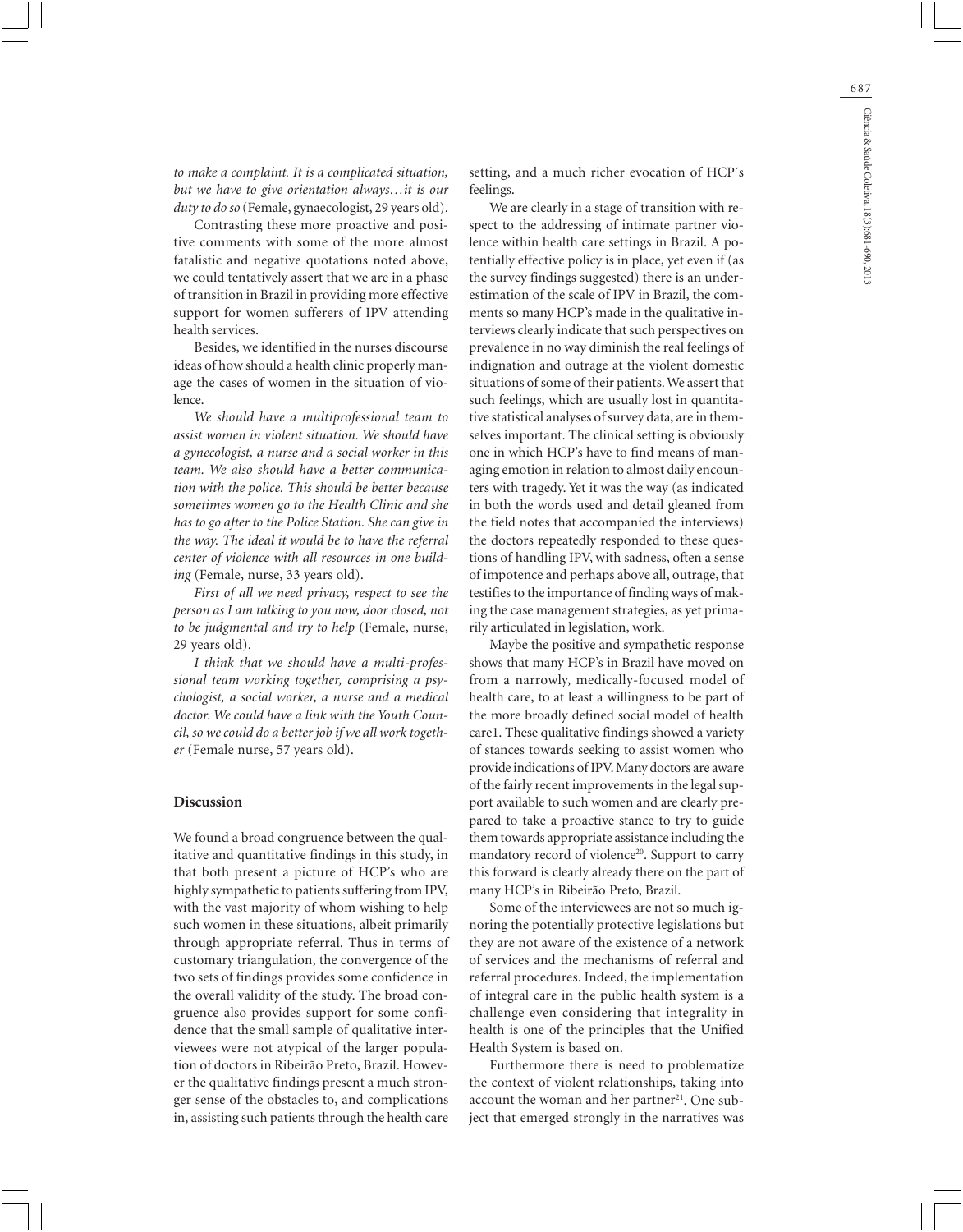how difficult it is for HCP to talk about any private subject. We need to consider why those subjects are felt to be debilitatingly embarrassing?

The discussion about the construction of private life in Brazil<sup>22</sup> can certainly contribute to the debate. Social life is divided between the public and private space. Historically the domestic universe is identified with the construction of intimacy in order to preserve the bourgeois individuality. For this reason, not only health care professionals find difficult to talk about private matters.

In this study it is clear that doctors also suffer when coping with the manifestation of IPV in their patients. This findings is consistent with the results of other studies which showed that managing cases of violence prorogue negative feelings such as impotence, frustration, revolt, indignation, fear, angst, sadness distress and loneliness<sup>10,15</sup>. For this reason training is a key answer to the transformation of this scenario contributing to fostering pro-active health professionals. During medical school, students are conflicted by a "cold and impersonal" knowledge of the biomedical model and their personal empathy with human suffering. When they became doctors they have to integrate their personal experience with the contradictory legacy of the medical practice, which is at the same time romantic and rational $ist^{23}$ . So, when it was mentioned by doctors that they feel afraid or threatened when facing IPV cases, this can be seen as arising out of the dilemmas and contradictions inherent to this aspect of the medical profession. Therefore training can facilitate a more proactive response to this form of violence instead of silence.

By the way, one study pointed out that 23 a 32% of HCPs have never inquired about IPV9 . This shows that part of health professional it is unnecessary to investigate IPV. Major barriers alleged are: fear of offending the patient, lack of time and training. Moreover there is the fact that being raised in the same cultural tradition of the patients make them to accept the attitudes which supports violence against women<sup>10,11</sup>. Health care professional are not prepared in dealing with women seeking health service due to ignorance about how to proceed against these cases $^{12}$ . So, there is a perverse combination of low interest with ignorance causing the problem to be neglected. Women often do not report violence because they are not questioned<sup>13</sup>. In addition to the lack of training and information about their responsabilities, the reduced time for consultations and the lack of privacy in health servisse also hinder the involvement with the issue IPV<sup>14</sup>.

Unknowing the real dimension of IPV is consistente with lack of interest and undervalue of the subject in the health área<sup>13,16</sup>. Many HCP end up keeping a certain distance to avoid frustations facing a problem for which they do not feel prepared to deal<sup>10</sup>. Some cases are recognized as violence, but not as a subject of intervetion in health<sup>15</sup>.

How does this compact of silence between doctors and pacients operate? What maintain this apparent invisibility of IPV within health care settings?

Perhaps the answer can be found in how medicine sees gender issues considering that gender differences are the main explanation for the phenomenon of IPV. Although gender bias has been detected in various areas of clinical and academic medicine, resistance and difficulties has also been found24. The WHO´s definition of health is that it is a biological, psychosocial and social phenomenon, but traditionally medicine as area of knowledge and field of research does not deal with such a broad concept of health but rather with a narrower focus upon disease. It is also a hierarchical discipline in which "true medicine", as clinical and basic sciences, is defined by the biomedicine model. Because disease explanations are predominantly limited to the biological body, the concept of gender is marginalized. In addition, there are social and cultural contexts in which violence against women is considered natural and accepted and women feel powerless and thus unable to reveal the violence, in turn collaborating to the phenomenon's apparent invisibility<sup>25</sup>.

Although it was not our focus in this paper we should note that the quantitative findings were more useful in, not only showing the prevalence of patterns of knowledge and attitudes to IPV, but more specifically in pin-pointing the level of particular misunderstandings and lack of knowledge (for instance of specific referral procedures) that can be directly addressed in health service training and education<sup>13</sup>. However in policy terms the ways in which the qualitative findings highlight the complexities of addressing IPV through the health care setting, are probably more useful than survey findings in contributing to the refinement of the existing (and admittedly recently formulated) case management strategies including training. Therefore these findings provide more accurate and specific guideline for designing trainings and capacity building of health professionals on violence against women. This must be an important step to be taken even knowing beforehand that only training will be not sufficient to improve the management of cases of vi-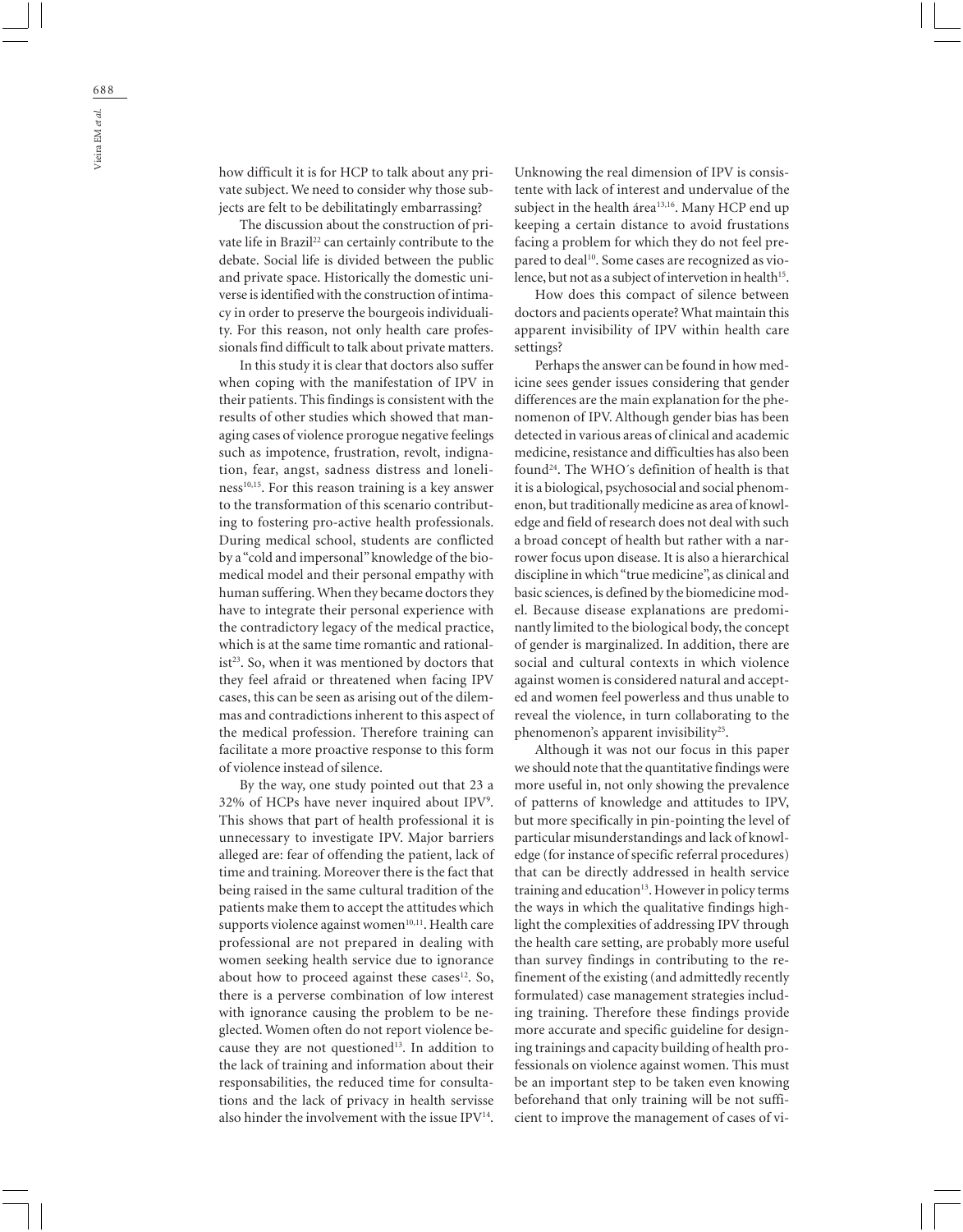olence. Studies<sup>4,15,16,26</sup> have shown that identifying and overcoming barriers of health system is crucial to improve care for violence victims.

## **Collaborations**

EM Vieira, NJ Ford, FG De Ferrante, AM Almeida, D Daltoso and MA Santos participated equally in all stages of preparation of the article.

## **Referências**

- World Health Organization (WHO). *Violence against* 1. *women*: a priority health issue. Genebra: WHO; 1997. [acessado 2010 jul 2]. Disponível em: http:// www.who.int/gender/violence/prioreng/en/ index.html
- Garcia-Moreno C, Jansen HAFM, Ellsberg M, Heise 2. L, Watts CH. *WHO Multi-country study on women´s health and domestic violence against women*: initial results on prevalence, health outcomes and women´s response. Genebra: World Health Organization; 2005. [acessado 2010 jul 2]. Disponível em: http:// www.who.int/gender/violence/who\_multicountry \_study/summary\_report/en/index.html
- Schraiber LB, D'Oliveira AFPL, França-Jr I, Diniz 3. S, Portella AP, Ludermir AB, Valença O, Couto MT. Prevalência da violência contra a mulher por parceiro íntimo em regiões do Brasil. *Rev Saude Publica* 2007; 41(5):797-807.
- De Ferrante FG, Santos MA, Vieira EM. Violência 4. contra a mulher: percepção dos médicos das unidades básicas de saúde da cidade de Ribeirão Preto, São Paulo. *Interface Comun Saúde Educ* 2009; 13(31):287-299.
- Feder G, Ramsay J, Dunne D, Rose M, Arsene C, 5. Norman R, Kuntze S, Spencer A, Bacchus L, Hague G, Warburton A, Taket A. How far does screening women for domestic (partner) violence in different health-care settings meet criteria for a screening programme? systematic reviews of nine UK National Screening Committee criteria. *Health Tech Assessm* 2009; 3(16):1-113.
- 6. Schraiber LB, D'Oliveira AFPL. Violência contra mulheres: interfaces com a saúde. *Interface Comun Saúde Educ* 1999; 3(5):11-26.
- Campbell JC. Health Consequences of intimate 7. partner violence. *Lancet* 2002; 359(9314):1331-1336.
- Garbin CAS, Garbin AJI, Dossi AP, Dossi MO. Violência doméstica: análise das lesões em mulheres. *Cad Saude Publica* 2006; 22(12):2567-2573. 8.
- 9. Sugg NK, Inui T. Primary care physician's response to domestic violence. *JAMA* 1992; 267(23):3157-3160.
- 10. Herrera C, Rajsbaum A, Ago C, Franco A. Entre la negación e la impotencia: prestadores de servicios de salud ante la violencia contra las mujeres en Mexico. *Salud Publica Mex* 2006; 48(2):259-267.
- 11. Herrera C, Agoff C. Dilemas del personal médico ante la violencia de pareja en México. *Cad Saude Publica* 2006; 22(11):2349-2357.